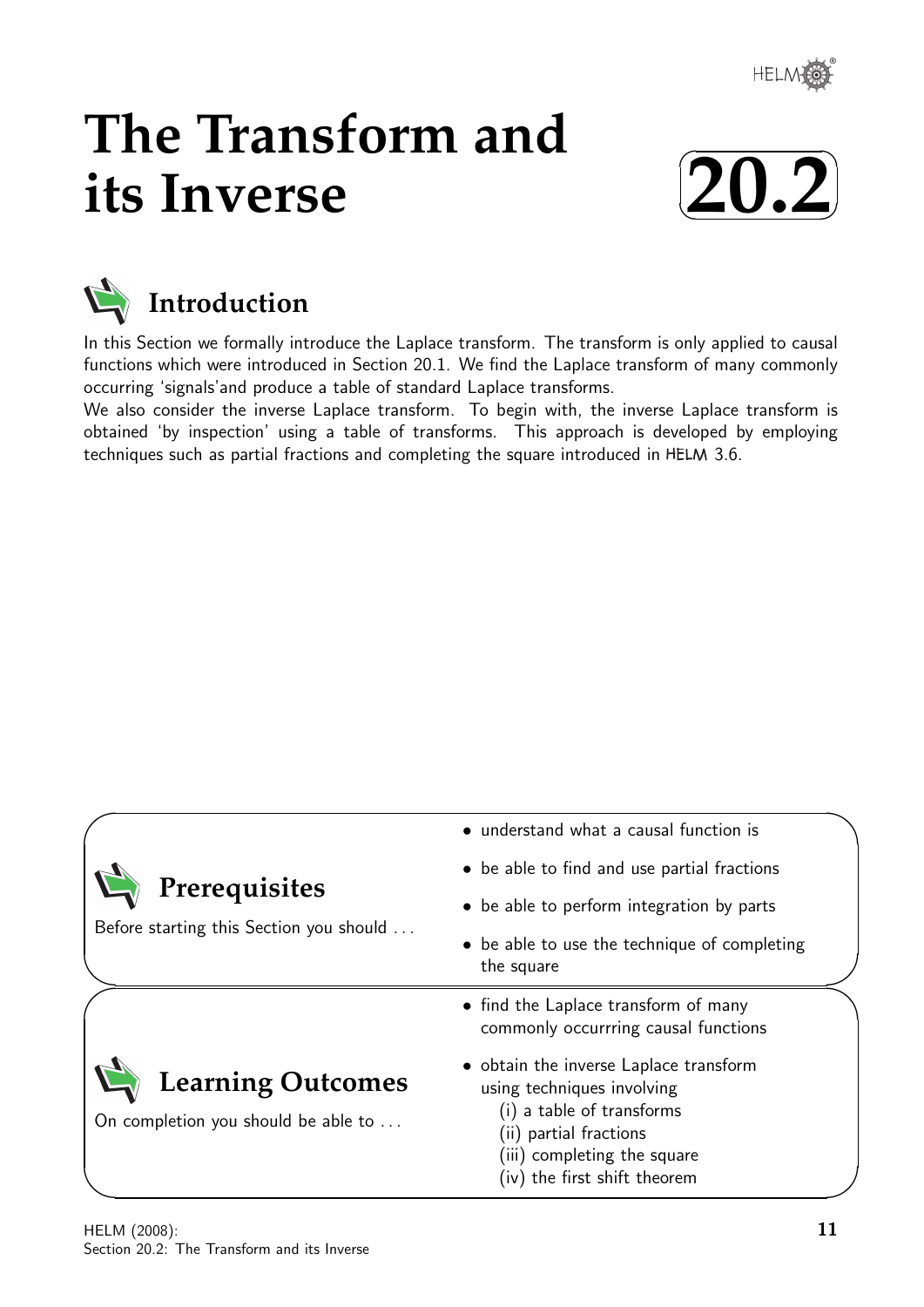# **1. The Laplace transform**

If  $f(t)$  is a **causal function** then the Laplace transform of  $f(t)$  is written  $\mathcal{L}{f(t)}$  and defined by:

$$
\mathcal{L}{f(t)} = \int_0^\infty e^{-st} f(t) dt.
$$

Clearly, once the integral is performed and the limits substituted the resulting expression will involve the s parameter alone since the dependence upon t is removed in the integration process. This resulting expression in s is denoted by  $F(s)$ ; its precise form is dependent upon the form taken by  $f(t)$ . We now refine Key Point 1 (page 4).



To begin, we determine the Laplace transform of some simple causal functions. For example, if we consider the **ramp function**  $f(t) = t \cdot u(t)$  with graph





we find:

$$
\mathcal{L}\lbrace t \ u(t) \rbrace = \int_0^\infty e^{-st} t \ u(t) dt
$$
  
\n
$$
= \int_0^\infty e^{-st} t \ dt \quad \text{since in the range of the integral } u(t) = 1
$$
  
\n
$$
= \left[ \frac{t \ e^{-st}}{(-s)} \right]_0^\infty - \int_0^\infty \frac{e^{-st}}{(-s)} \ dt \quad \text{using integration by parts}
$$
  
\n
$$
= \left[ \frac{t e^{-st}}{(-s)} \right]_0^\infty - \left[ \frac{e^{-st}}{(-s)^2} \right]_0^\infty
$$

Now we have the difficulty of substituting in the limits of integration. The only problem arises with the upper limit  $(t = \infty)$ . We shall always assume that the parameter s is so chosen that no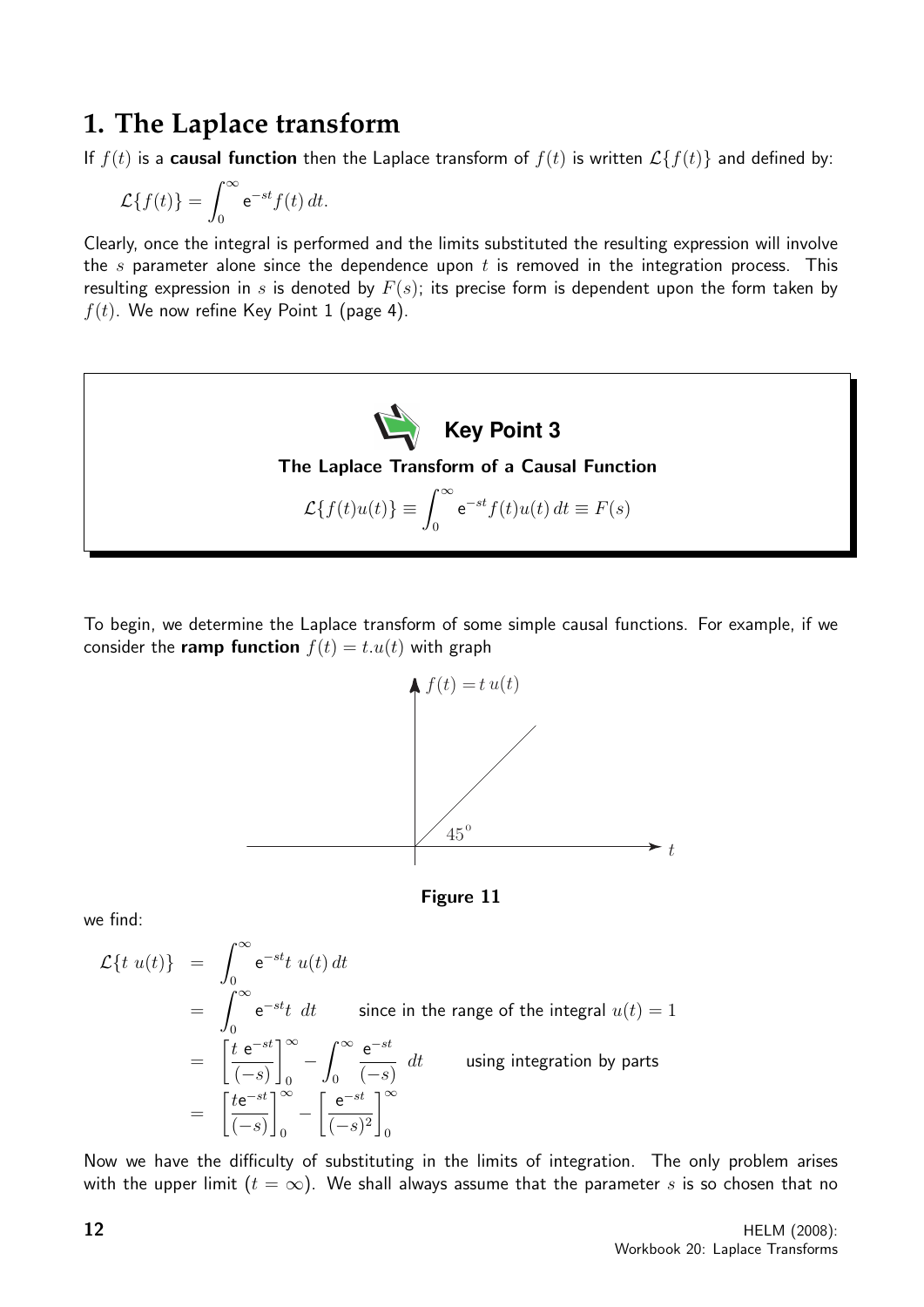

contribution ever arises from the upper limit  $(t = \infty)$ . In this particular case we need only demand that  $s$  is real and positive. Using this 'rule of thumb':

$$
\mathcal{L}\lbrace t \ u(t) \rbrace = [0 - 0] - \left[ 0 - \left( \frac{1}{(-s)^2} \right) \right]
$$

$$
= \frac{1}{s^2}
$$

Thus, if  $f(t) = t u(t)$  then  $F(s) = 1/s^2$ .

A similar, but more tedious, calculation yields the result that if  $f(t) = t^n u(t)$  in which  $n$  is a positive integer then:

$$
\mathcal{L}\lbrace t^n u(t)\rbrace = \frac{n!}{s^{n+1}}
$$

[We remember  $n! \equiv n(n-1)(n-2)...(3)(2)(1).$ ]



Find the Laplace transform of the step function  $u(t)$ .

Begin by obtaining the Laplace integral:

**Your solution**  
\n**Answer**  
\nYou should obtain 
$$
\int_0^\infty e^{-st} dt
$$
 since in the range of integration,  $t > 0$  and so  $u(t) = 1$  leading to  
\n
$$
\mathcal{L}{u(t)} = \int_0^\infty e^{-st} u(t) dt = \int_0^\infty e^{-st} dt
$$

Your solution

Now complete the integration:

Answer You should have obtained:

$$
\mathcal{L}{u(t)} = \int_0^\infty e^{-st} dt
$$
  
=  $\left[\frac{e^{-st}}{(-s)}\right]_0^\infty = 0 - \left[\frac{1}{(-s)}\right] = \frac{1}{s}$ 

where, again, we have assumed the contribution from the upper limit is zero.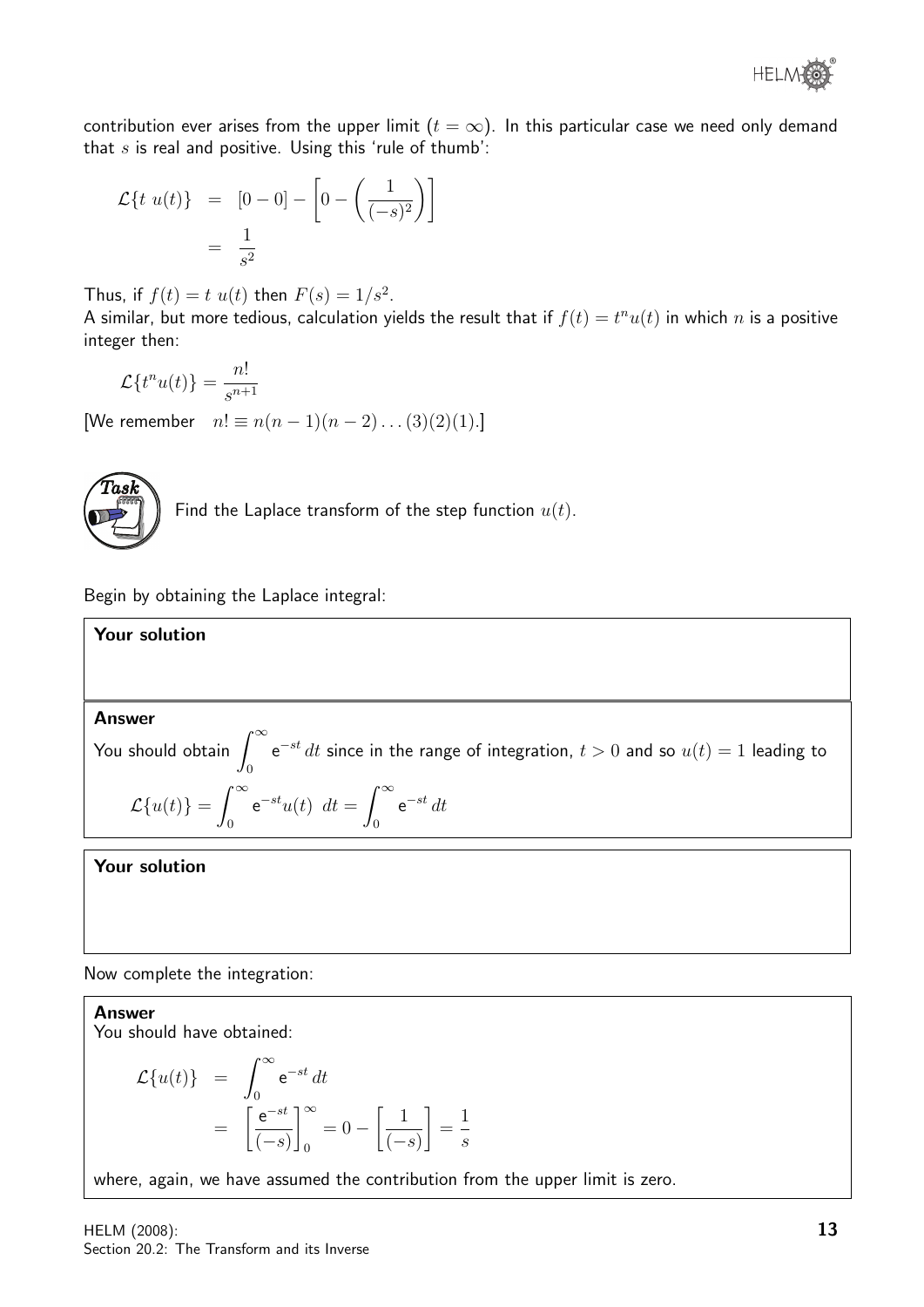As a second example, we consider the decaying exponential  $f(t) = e^{-at}u(t)$  where  $a$  is a positive constant. This function has graph:



Figure 12

In this case,

$$
\mathcal{L}\lbrace e^{-at}u(t)\rbrace = \int_0^\infty e^{-st}e^{-at} dt
$$
  
= 
$$
\int_0^\infty e^{-(s+a)t} dt
$$
  
= 
$$
\left[\frac{e^{-(s+a)t}}{-(s+a)}\right]_0^\infty = \frac{1}{s+a}
$$
 (zero contribution from the upper limit)

Therefore, if  $f(t) = e^{-at}u(t)$  then  $F(s) = \frac{1}{\sqrt{2\pi}}$  $s + a$ .

Following this approach we can develop a table of Laplace transforms which records, for each causal function  $f(t)$  listed, its corresponding transform function  $F(s)$ . Table 1 gives a limited table of transforms.

# **The linearity property of the Laplace transformation**

If  $f(t)$  and  $g(t)$  are causal functions and  $c_1$ ,  $c_2$  are constants then

$$
\mathcal{L}{c_1 f(t) + c_2 g(t)} = \int_0^\infty e^{-st} [c_1 f(t) + c_2 g(t)] dt
$$
  
=  $c_1 \int_0^\infty e^{-st} f(t) dt + c_2 \int_0^\infty e^{-st} g(t) dt$   
=  $c_1 \mathcal{L}{f(t)} + c_2 \mathcal{L}{g(t)}$ 



Linearity Property of the Laplace Transform

 $\mathcal{L}{c_1f(t) + c_2g(t)} = c_1\mathcal{L}{f(t)} + c_2\mathcal{L}{g(t)}$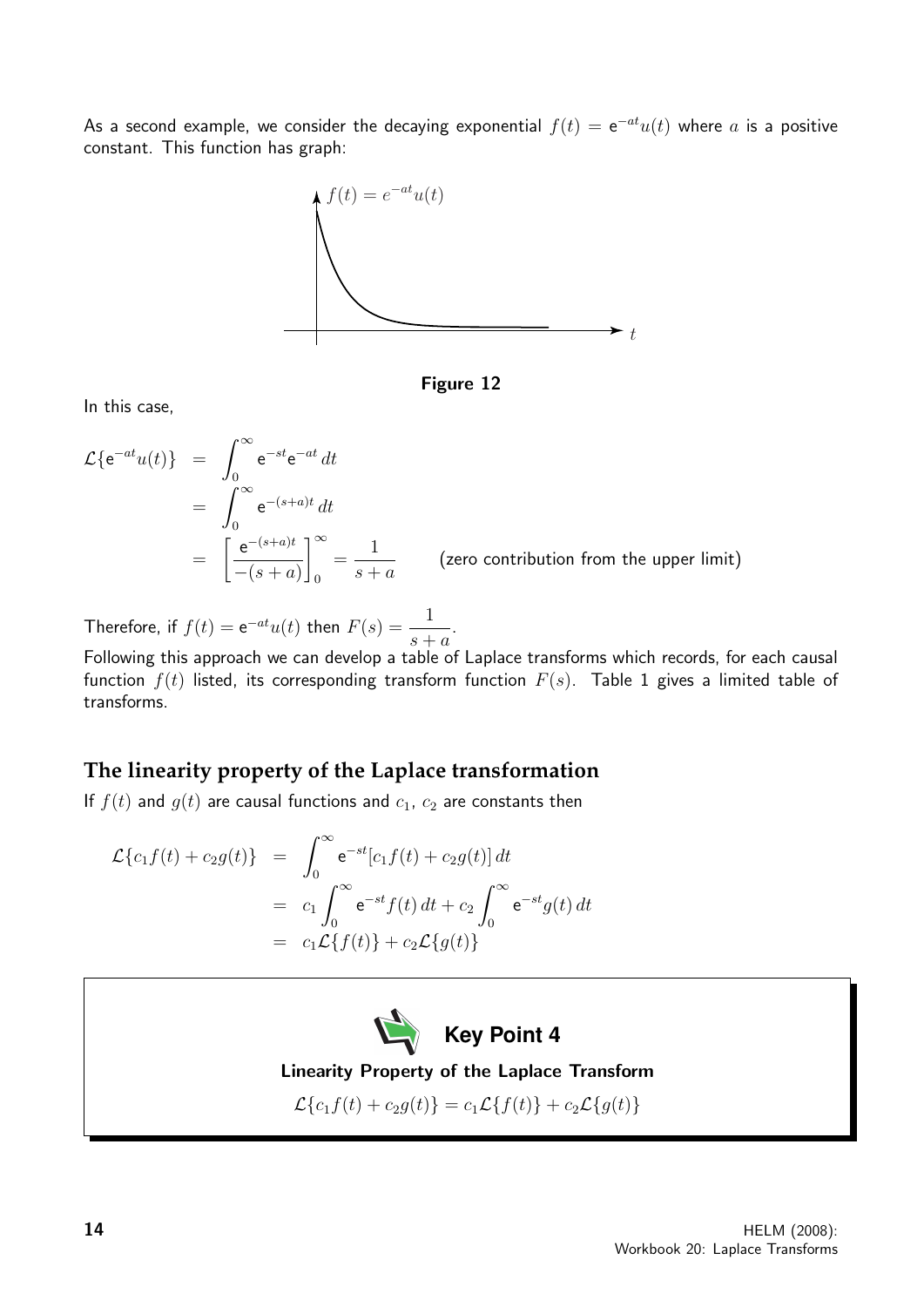

| Rule         | Causal function          | Laplace transform                            |
|--------------|--------------------------|----------------------------------------------|
| $\mathbf{1}$ | f(t)                     | F(s)                                         |
| 2            | u(t)                     | $\mathbf 1$<br>$\overline{s}$                |
| 3            | $t^n u(t)$               | n!<br>$\frac{1}{s^{n+1}}$                    |
| 4            | $e^{-at}u(t)$            | $\mathbf{1}$<br>$s + a$                      |
| 5            | $\sin at \cdot u(t)$     | $\frac{a}{s^2 + a^2}$                        |
| 6            | $\cos at. u(t)$          | $\mathcal{S}_{0}^{2}$<br>$\frac{1}{s^2+a^2}$ |
| 7            | $e^{-at}$ sin bt. $u(t)$ | b<br>$\sqrt{(s+a)^2+b^2}$                    |
| 8            | $e^{-at}\cos bt u(t)$    | $s + a$<br>$(s+a)^2 + b^2$                   |

Table 1. Table of Laplace Transforms

Note: For convenience, this table is repeated at the end of the Workbook.

That is, the Laplace transform of a linear sum of causal functions is a linear sum of Laplace transforms. For example,

$$
\mathcal{L}{2\cos t \cdot u(t) - 3t^2 u(t)} = 2\mathcal{L}{\cos t \cdot u(t)} - 3\mathcal{L}{t^2 u(t)}
$$

$$
= 2\left(\frac{s}{s^2 + 1}\right) - 3\left(\frac{2}{s^3}\right)
$$



Obtain the Laplace transform of the hyperbolic function  $\sinh at$ .

Begin by expressing  $\sinh at$  in terms of exponential functions:

#### Your solution

#### Answer

 $\sinh at = \frac{1}{2}$  $\frac{1}{2}(\mathrm{e}^{at}-\mathrm{e}^{-at})$ 

Now use the linearity property (Key Point 4) to obtain the Laplace transform of the causal function  $\sinh at.u(t)$ :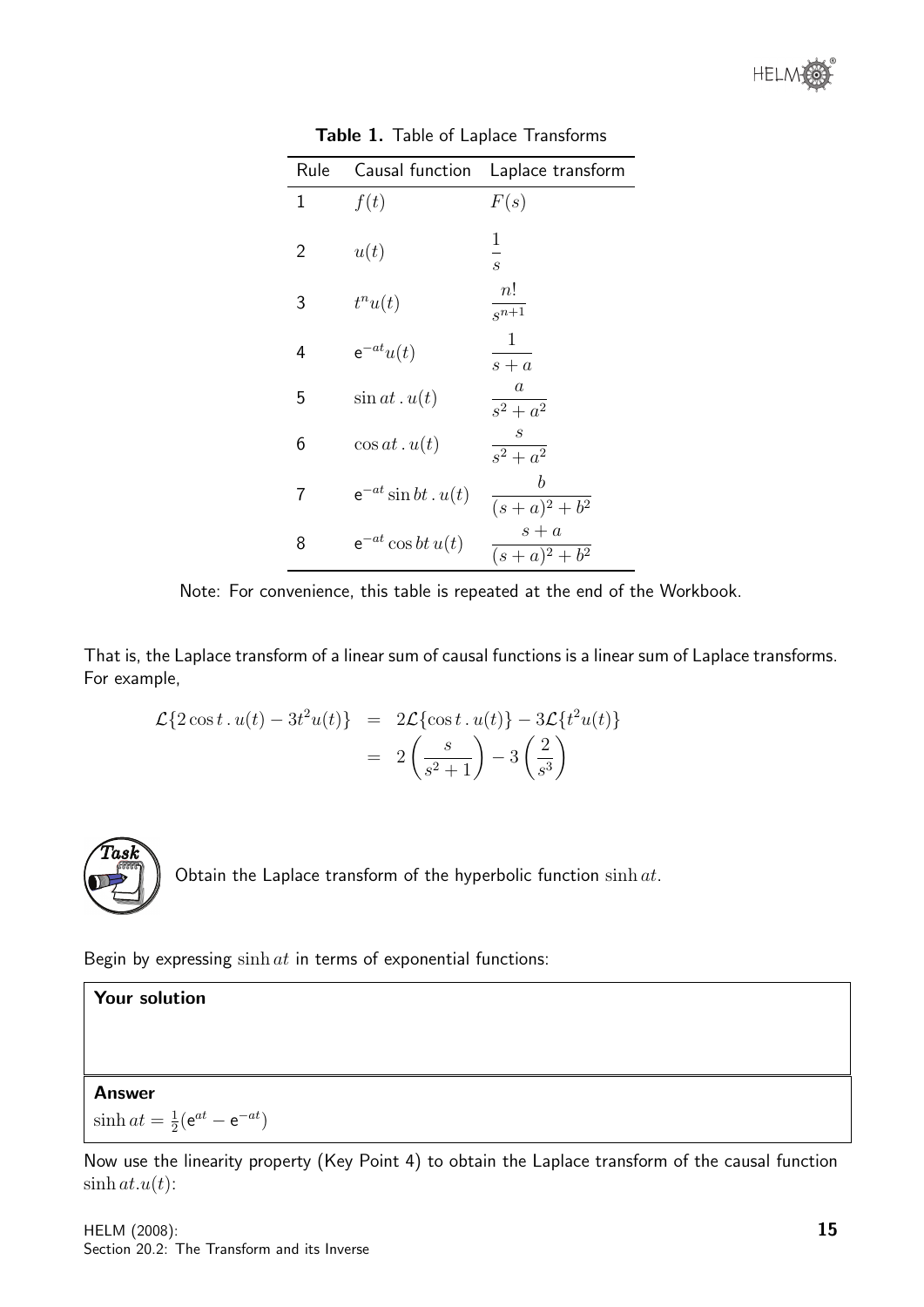#### Your solution

Answer

You should obtain  $a/(s^2-a^2)$  since

$$
\mathcal{L}\{\sinh at. u(t)\} = \mathcal{L}\left\{\frac{e^{at} - e^{-at}}{2}.u(t)\right\} = \frac{1}{2}\mathcal{L}\{e^{at}.u(t)\} - \frac{1}{2}\mathcal{L}\{e^{-at}.u(t)\}
$$

$$
= \frac{1}{2}\left[\frac{1}{s-a}\right] - \frac{1}{2}\left[\frac{1}{s+a}\right] \quad \text{(Table 1, Rule 4)}
$$

$$
= \frac{1}{2}\left[\frac{2a}{(s-a)(s+a)}\right] = \frac{a}{s^2 - a^2}
$$



Obtain the Laplace transform of the hyperbolic function  $\cosh at$ .

#### Your solution Answer You should obtain  $\frac{s}{s}$  $\frac{c}{s^2-a^2}$  since  $\mathcal{L}\{\cosh at.u(t)\} = \mathcal{L}$  $\int e^{at} + e^{-at}$ 2  $u(t)$  $\mathcal{L}$ = 1 2  $\mathcal{L}\left\{e^{at}.u(t)\right\} + \frac{1}{2}$ 2  $\mathcal{L}\lbrace e^{-at}.u(t)\rbrace$ = 1 2  $\begin{bmatrix} 1 \end{bmatrix}$  $s - a$ 1  $+$ 1 2  $\begin{bmatrix} 1 \end{bmatrix}$  $s + a$ 1 (Table 1, Rule 4) = 1 2  $\begin{bmatrix} 2s \end{bmatrix}$  $(s-a)(s+a)$ 1 = s  $s^2 - a^2$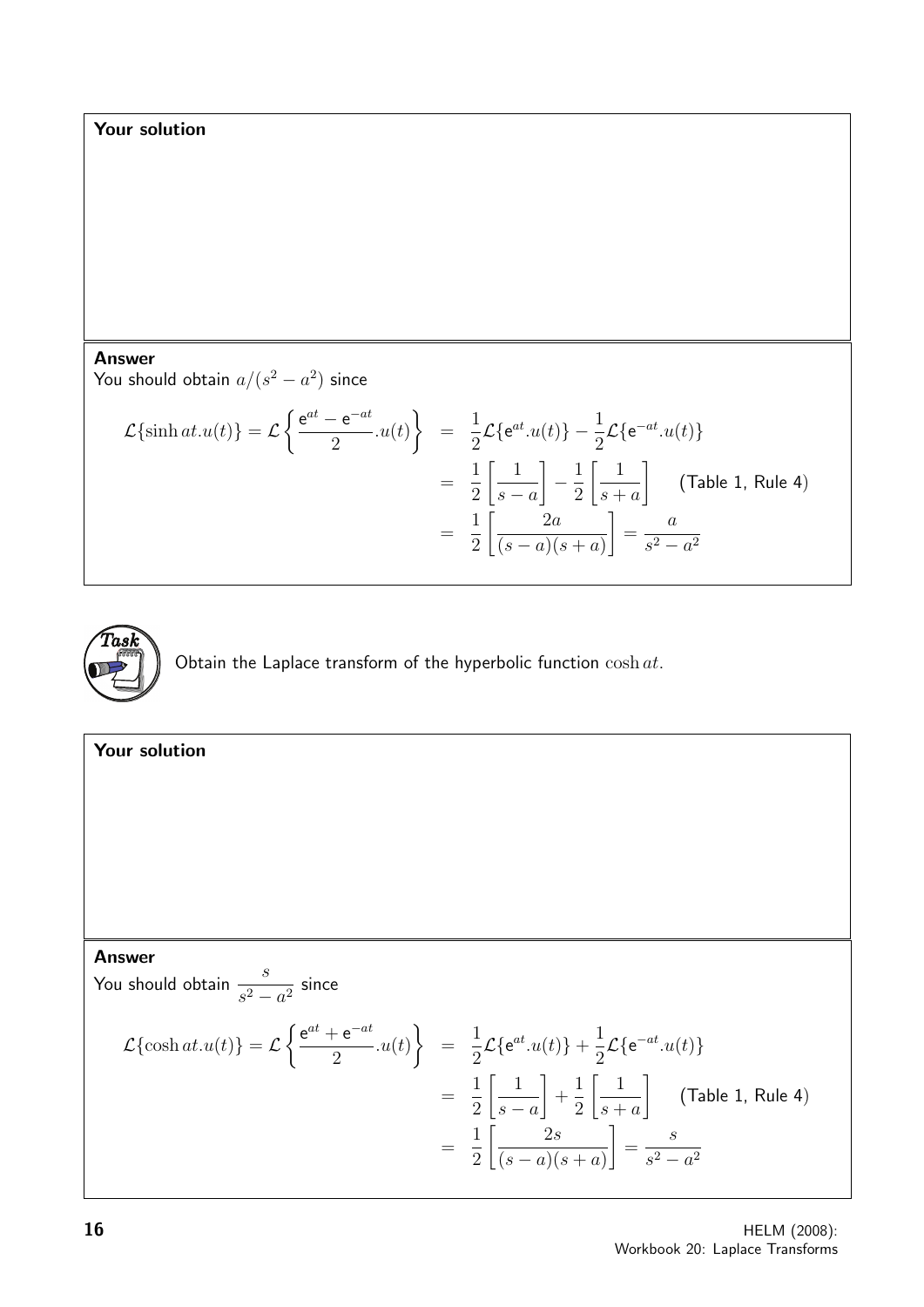

Find the Laplace transform of the **delayed step-function**  $u(t - a)$ ,  $a > 0$ .

Write the delayed step-function here in terms of an integral:

**Answer**  
\n**Answer**  
\nYou should obtain 
$$
\mathcal{L}{u(t-a)} = \int_{a}^{\infty} e^{-st} dt
$$
 (note the lower limit is *a*) since:  
\n
$$
\mathcal{L}{u(t-a)} = \int_{0}^{\infty} e^{-st} u(t-a) dt = \int_{0}^{a} e^{-st} u(t-a) dt + \int_{a}^{\infty} e^{-st} u(t-a) dt
$$
\nIn the first integral  $0 < t < a$  and so  $(t-a) < 0$ , therefore  $u(t-a) = 0$ .  
\nIn the second integral  $a < t < \infty$  and so  $(t-a) > 0$ , therefore  $u(t-a) = 1$ . Hence  
\n
$$
\mathcal{L}{u(t-a)} = 0 + \int_{a}^{\infty} e^{-st} dt.
$$
\nNow complete the integration:  
\n**Your solution**

Answer

$$
\mathcal{L}{u(t-a)} = \int_{a}^{\infty} e^{-st} dt = \left[\frac{e^{-st}}{(-s)}\right]_{a}^{\infty} = \frac{e^{-sa}}{s}
$$

# **Exercise**

Determine the Laplace transform of the following functions.<br>
(a)  $e^{-3t}u(t)$  (b)  $u(t-3)$  (c)  $e^{-t}\sin 3t.u(t)$  (d) (a)  $e^{-3t}u(t)$  (b)  $u(t-3)$  (c)  $e^{-t}\sin 3t \cdot u(t)$  (d)  $(5 \cos 3t - 6t^3) \cdot u(t)$ **Answer** (a)  $\frac{1}{1}$  $s + 3$ (b)  $\frac{e^{-3s}}{s}$ s (c)  $\frac{3}{(1+1)^2}$  $(s + 1)^2 + 9$ (d)  $\frac{5s}{2}$  $s^2 + 9$  $-\frac{36}{4}$ s 4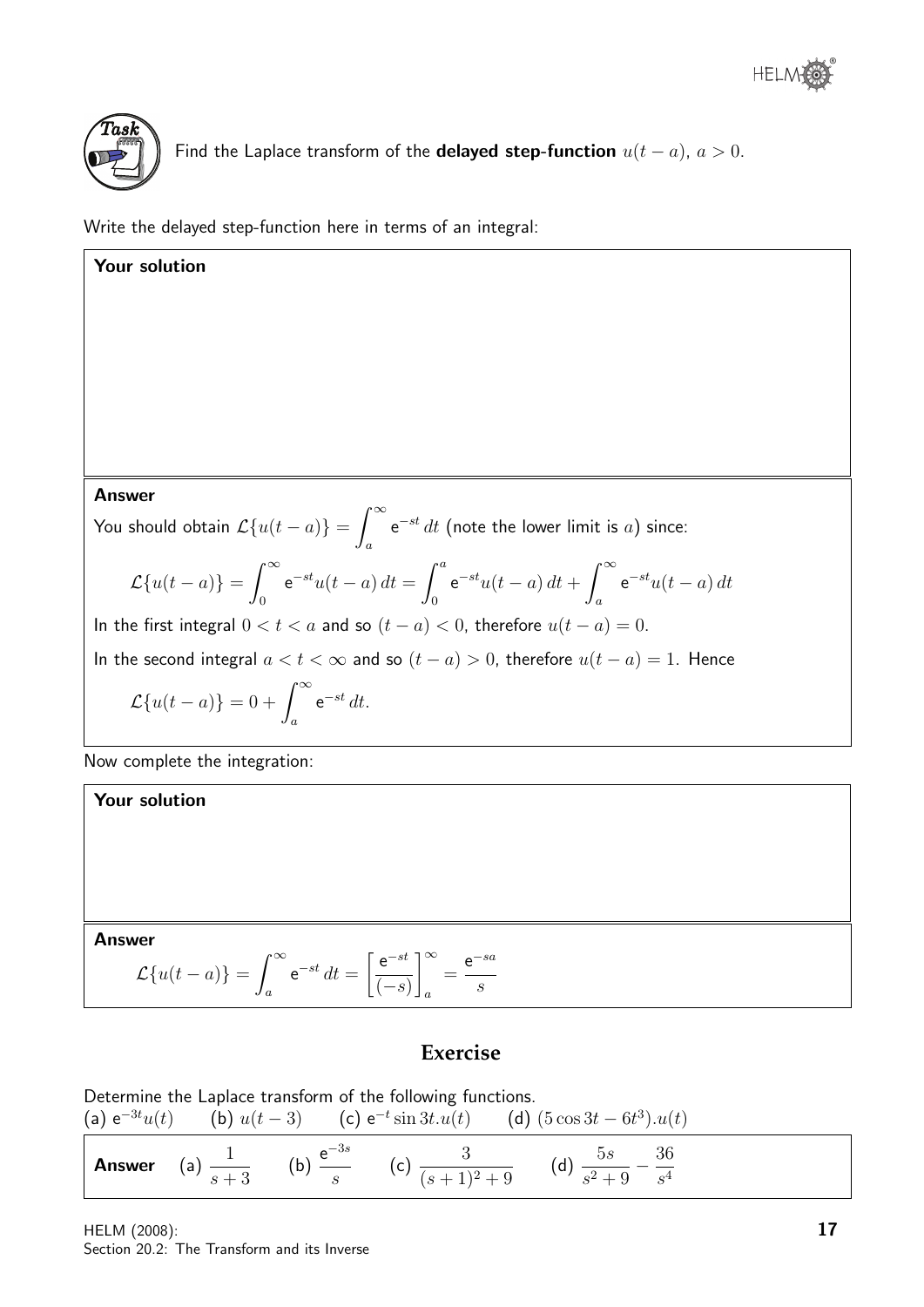# **2. The inverse Laplace transform**

The Laplace transform takes a causal function  $f(t)$  and transforms it into a function of s,  $F(s)$ :

 $\mathcal{L}{f(t)} \equiv F(s)$ 

The inverse Laplace transform operator is denoted by  $\mathcal{L}^{-1}$  and involves recovering the original causal function  $f(t)$ . That is,



For example, using standard transforms from Table 1:

$$
\mathcal{L}^{-1}\left\{\frac{s}{s^2+4}\right\} = \cos 2t \cdot u(t) \text{ since } \mathcal{L}\{\cos 2t \cdot u(t)\} = \frac{s}{s^2+4}. \tag{Table 1, Rule 6}
$$
  
Also  

$$
\mathcal{L}^{-1}\left\{\frac{3}{s^2}\right\} = 3t u(t) \text{ since } \mathcal{L}\{3t u(t)\} = \frac{3}{s^2}. \tag{Table 1, Rule 3}
$$

Because the Laplace transform is a linear operator it follows that the inverse Laplace transform is also linear, so if  $c_1$ ,  $c_2$  are constants:



### Linearity Property of Inverse Laplace Transforms

 $\mathcal{L}^{-1}{c_1F(s) + c_2G(s)} = c_1\mathcal{L}^{-1}{F(s)} + c_2\mathcal{L}^{-1}{G(s)}$ 

For example, to find the inverse Laplace transform of  $\frac{2}{\sqrt{2}}$  $\frac{2}{s^4} - \frac{6}{s^2}$  $\frac{6}{s^2+4}$  we have

$$
\mathcal{L}^{-1}\left\{\frac{2}{s^4} - \frac{6}{s^2 + 4}\right\} = \frac{2}{6}\mathcal{L}^{-1}\left\{\frac{6}{s^4}\right\} - 3\mathcal{L}^{-1}\left\{\frac{2}{s^2 + 4}\right\}
$$

$$
= \frac{1}{3}t^3u(t) - 3\sin 2t \cdot u(t) \qquad \text{(from Table 1)}
$$

Note that the fractions have had to be manipulated slightly in order that the expressions match precisely with the expressions in Table 1.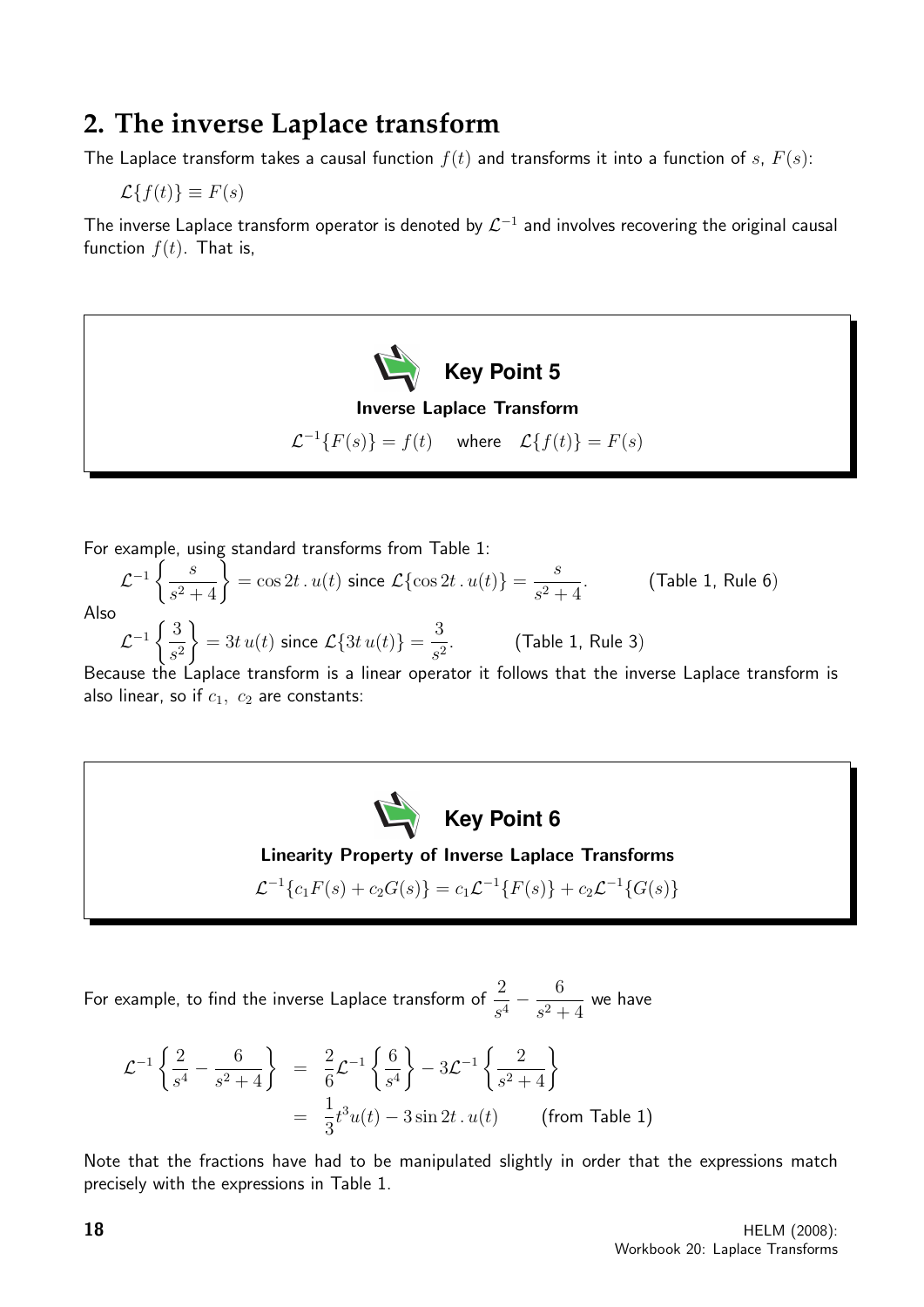

Although the inverse Laplace transform can be examined at a deeper mathematical level we shall be content with this simple-minded approach to finding inverse Laplace transforms by using the table of Laplace transforms. However, even this approach is not always straightforward and considerable algebraic manipulation is often required before an inverse Laplace transform can be found. Next we consider two standard rearrangements which often occur.

# **Inverting through the use of partial fractions**

The function

$$
F(s) = \frac{1}{(s-1)(s+2)}
$$

does not appear in our table of transforms and so we cannot, by inspection, write down the inverse Laplace transform. However, by using partial fractions we see that

$$
F(s) = \frac{1}{(s-1)(s+2)} = \frac{\frac{1}{3}}{s-1} - \frac{\frac{1}{3}}{s+2}
$$

and so, using the linearity property:

$$
\mathcal{L}^{-1}\left\{\frac{1}{(s-1)(s+2)}\right\} = \mathcal{L}^{-1}\left\{\frac{\frac{1}{3}}{s-1}\right\} - \mathcal{L}^{-1}\left\{\frac{\frac{1}{3}}{s+2}\right\}
$$
  
=  $\frac{1}{3}e^{t} - \frac{1}{3}e^{-2t}$  (Table 1, Rule 4)



Begin by using partial fractions to write the given expression in a more suitable form:

Your solution

Answer

$$
\frac{3}{(s-1)(s^2+1)} = \frac{\frac{3}{2}}{s-1} - \frac{\frac{3}{2}s + \frac{3}{2}}{s^2+1}
$$

Now continue to obtain the inverse:

Your solution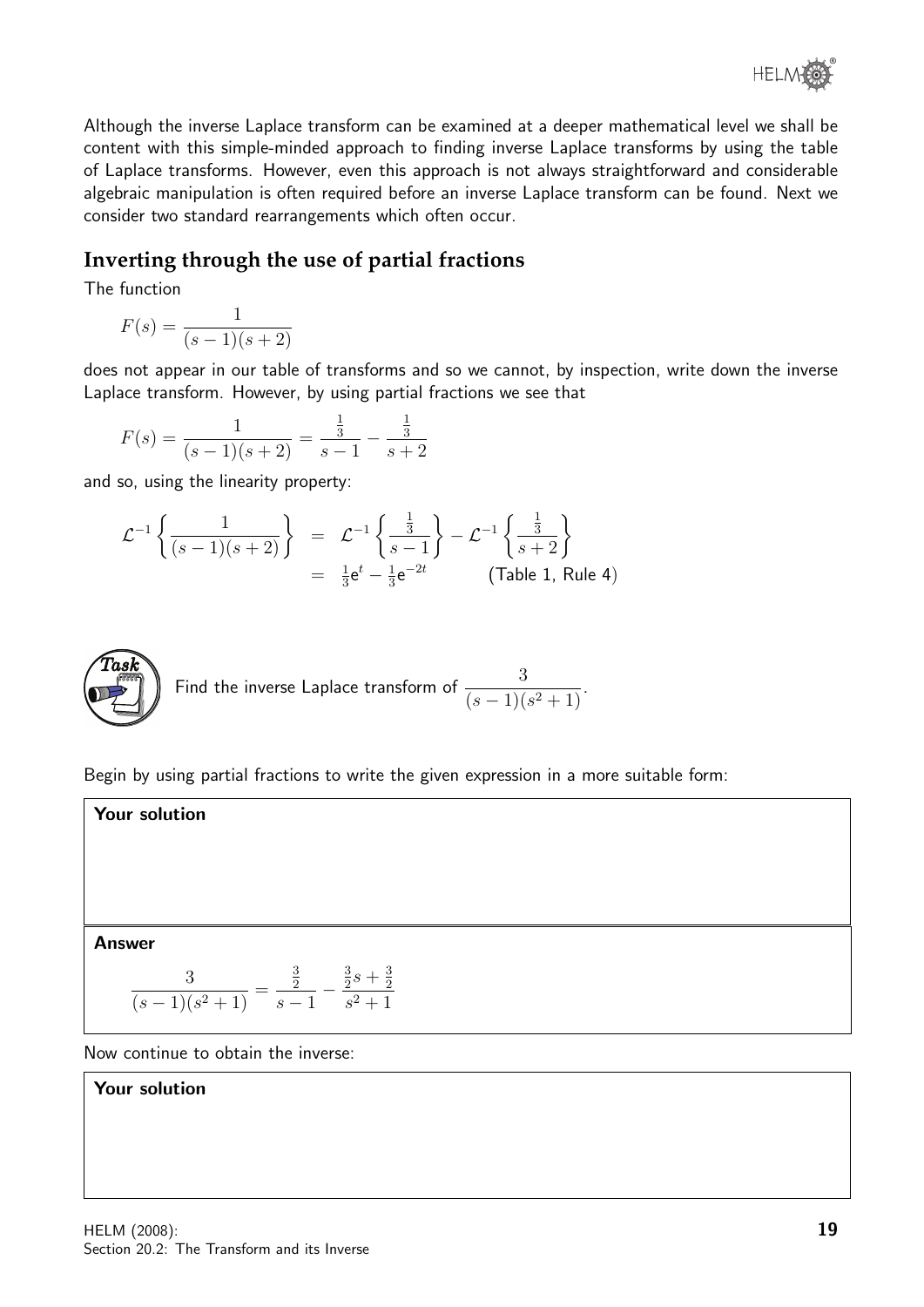Answer

$$
\mathcal{L}^{-1}\left\{\frac{3}{(s-1)(s^2+1)}\right\} = \frac{3}{2}\mathcal{L}^{-1}\left\{\frac{1}{s-1}\right\} - \frac{3}{2}\mathcal{L}^{-1}\left\{\frac{s}{s^2+1}\right\} - \frac{3}{2}\mathcal{L}^{-1}\left\{\frac{1}{s^2+1}\right\}
$$

$$
= \frac{3}{2}\left[e^t - \cos t - \sin t\right]u(t) \qquad \text{(Table 1, Rules 4, 6, 5)}
$$

# **3. The first shift theorem**

The first and second shift theorems enable an even wider range of Laplace transforms to be easily obtained than the transforms we have already found. They also enable a significantly wider range of inverse transforms to be found. Here we introduce the first shift theorem. If  $f(t)$  is a causal function with Laplace transform  $F(s)$ , i.e.  $\mathcal{L}{f(t)} = F(s)$ , then as we shall see, the Laplace transform of  $e^{-at}f(t)$ , where a is a given constant, can easily be found in terms of  $F(s)$ . Using the definition of the Laplace transform:

$$
\mathcal{L}\lbrace e^{-at}f(t)\rbrace = \int_0^\infty e^{-st} \left[e^{-at}f(t)\right] dt
$$

$$
= \int_0^\infty e^{-(s+a)t} f(t) dt
$$

But if

$$
F(s) = \mathcal{L}{f(t)} = \int_0^\infty e^{-st} f(t) dt
$$

then simply replacing 's' by 's + a' on both sides gives:

$$
F(s+a) = \int_0^\infty e^{-(s+a)t} f(t) dt
$$

That is, the parameter s is shifted to the value  $s + a$ .

We have then the statement of the **first shift theorem**:

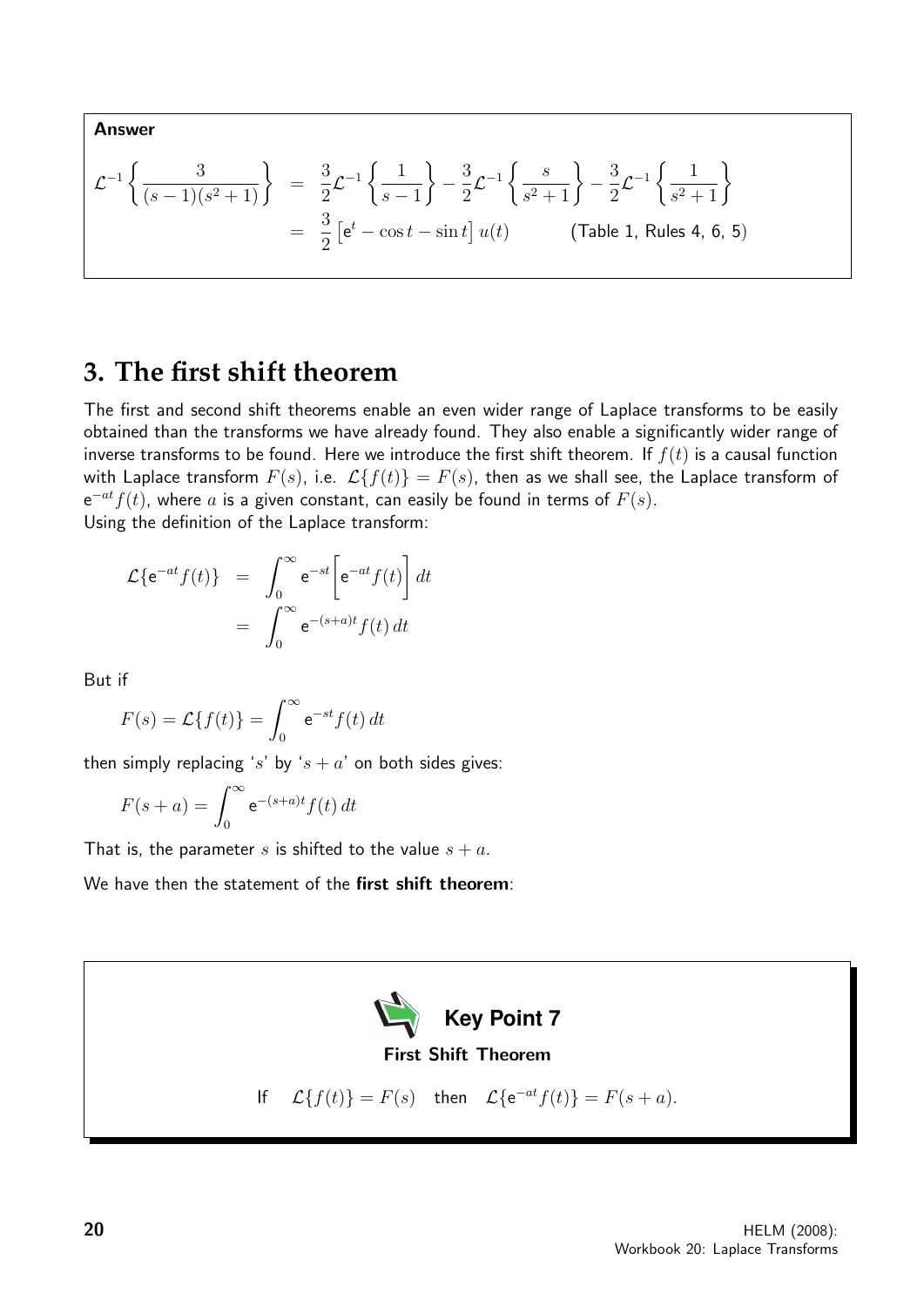For example, we already know (from Table 1) that

$$
\mathcal{L}{t^3u(t)} = \frac{6}{s^4}
$$

and so, by the first shift theorem:

$$
\mathcal{L}\{e^{-2t}t^3u(t)\} = \frac{6}{(s+2)^4}
$$



Use the first shift theorem to determine  $\mathcal{L}\lbrace e^{2t} \cos 3t.u(t) \rbrace$ .



We can also employ the first shift theorem to determine some inverse Laplace transforms.



Begin by completing the square in the denominator:

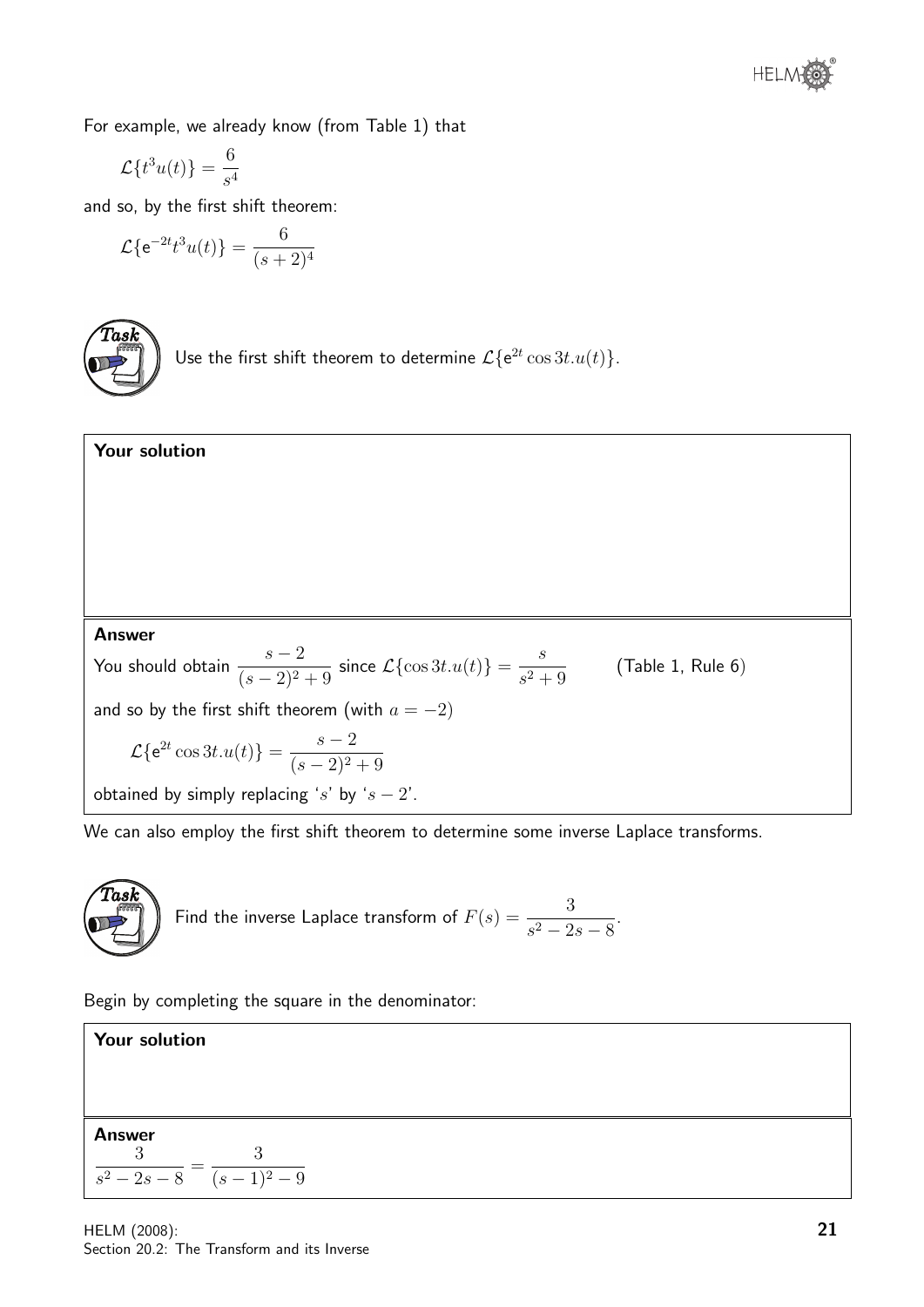Recalling that  $\mathcal{L}\{\sinh 3t \ u(t)\} = \frac{3}{2}$  $\frac{3}{s^2-9}$  (from the Task on page 15) complete the inversion using the first shift theorem:

#### Your solution

Answer You should obtain

$$
\mathcal{L}^{-1}\left\{\frac{3}{(s-1)^2-9}\right\} = \mathsf{e}^t \sinh 3t \ u(t)
$$

Here, in the notation of the shift theorem:

$$
f(t) = \sinh 3t \ u(t)
$$
  $F(s) = \frac{3}{s^2 - 9}$  and  $a = -1$ 

# **Inverting using completion of the square**

The function:

$$
F(s) = \frac{4s}{s^2 + 2s + 5}
$$

does not appear in the table of transforms and, again, needs amending before we can find its inverse transform. In this case, because  $s^2 + 2s + 5$  does not have nice factors, we complete the square in the denominator:

$$
s^2 + 2s + 5 \equiv (s+1)^2 + 4
$$

and so

$$
F(s) = \frac{4s}{s^2 + 2s + 5} = \frac{4s}{(s+1)^2 + 4}
$$

Now the numerator needs amending slightly to enable us to use the appropriate rule in the table of transforms (Table 1, Rule 8):

$$
F(s) = \frac{4s}{(s+1)^2 + 4} = 4\left\{\frac{s+1-1}{(s+1)^2 + 4}\right\}
$$
  
=  $4\left\{\frac{s+1}{(s+1)^2 + 4} - \frac{1}{(s+1)^2 + 4}\right\}$   
=  $\frac{4(s+1)}{(s+1)^2 + 4} - 2\left[\frac{2}{(s+1)^2 + 4}\right]$ 

Hence

$$
\mathcal{L}^{-1}{F(s)} = 4\mathcal{L}^{-1}\left\{\frac{s+1}{(s+1)^2+4}\right\} - 2\mathcal{L}^{-1}\left\{\frac{2}{(s+1)^2+4}\right\}
$$
  
= 4e<sup>-t</sup> cos 2t . u(t) - 2e<sup>-t</sup> sin 2t . u(t)  
= e<sup>-t</sup>[4 cos 2t - 2 sin 2t]u(t)